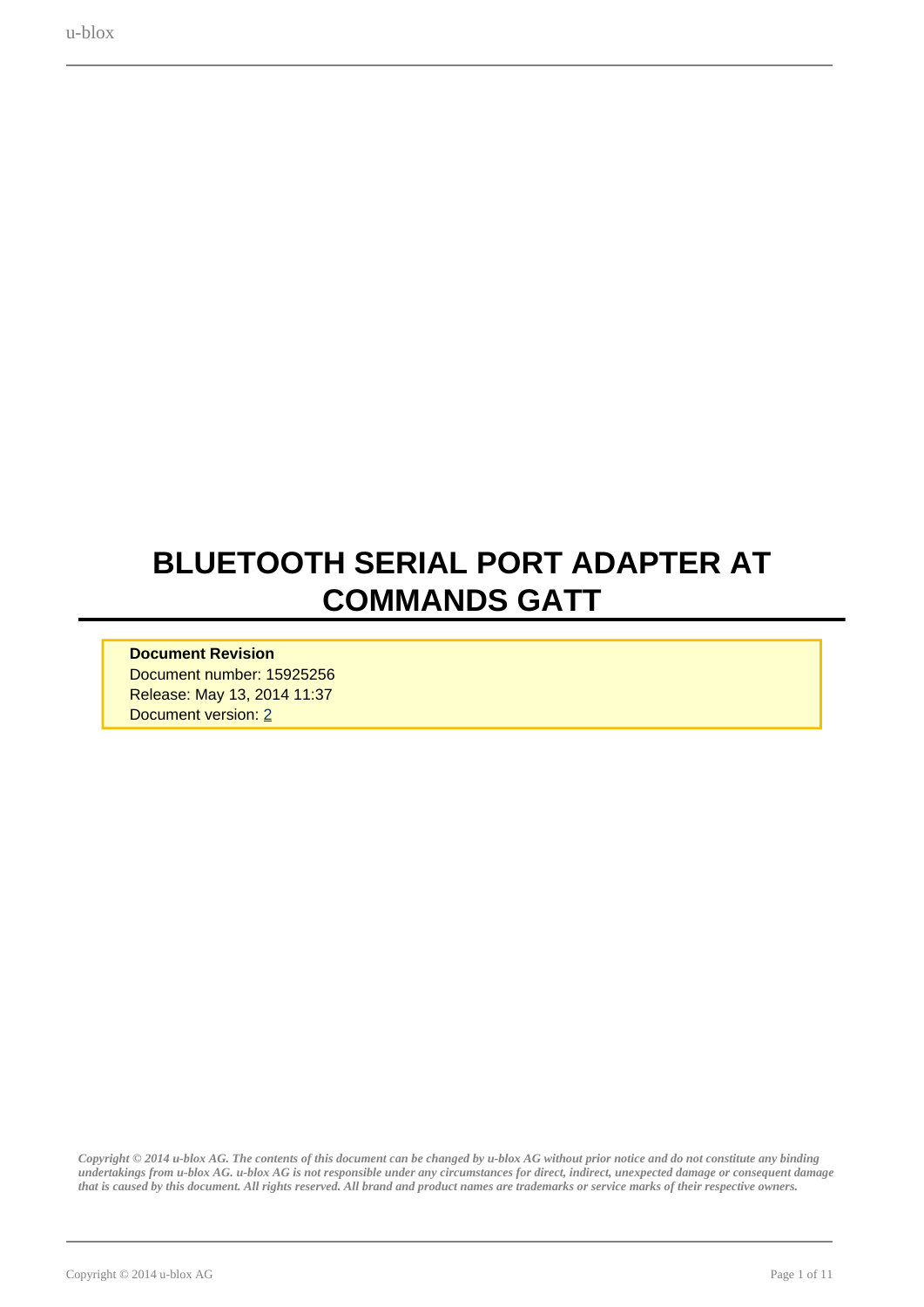### <span id="page-1-0"></span>**1 Abstract**

This document describes AT commands for the Generic Attribute Profile(GATT) that is part of the Bluetooth Low Energy/Smart technology.

### <span id="page-1-1"></span>**2 Table of Content**

- [Abstract](#page-1-0)
- [Table of Content](#page-1-1)
- [Related documents](#page-1-2)
- [GATT mode](#page-1-3)
- [AT commands reference](#page-2-0)
	- [Low Energy ACL connection](#page-2-1)
		- [ACL connection to a remote device \(AT\\*ADCP\)](#page-2-2)
		- [Close ACL connection \(AT\\*ADCC\)](#page-2-3)
		- [ACL connection closed \(\\*ADCCO\)](#page-3-0)
	- [GATT AT commands](#page-3-1)
		- [Discover All Primary Services\(AT\\*GATTDP\)](#page-3-2)
		- [Discover Primary Services by UUID\(AT\\*GATTDPU\)](#page-4-0)
		- [Find Included Services\(AT\\*GATTFI\)](#page-4-1)
		- [Discover All Characteristics of Service\(AT\\*GATTDCS\)](#page-5-0)
		- [Discover All Characteristic Descriptors\(AT\\*GATTDCD\)](#page-5-1)
		- [Read Characteristic\(AT\\*GATTR\)](#page-6-0)
		- [Read Characteristic by UUID\(AT\\*GATTRU\)](#page-6-1)
		- [Read Multiple Characteristics\(AT\\*GATTRM\)](#page-7-0)
		- [Write Characteristic\(AT\\*GATTW\)](#page-7-1)
		- [Write Characteristic Configuration\(AT\\*GATTWC\)](#page-8-0)
		- [Write Characteristic with No Response\(AT\\*GATTWN\)](#page-8-1)
		- [Write Long Characteristic\(AT\\*GATTWL\)](#page-9-0)
		- [Notification\(\\*GATTN\)](#page-10-0)
		- [Indication\(\\*GATTI\)](#page-10-1)

### <span id="page-1-2"></span>**3 Related documents**

**[1] Bluetooth Low Energy Serial Port Adapter - Getting Started**: Describes the basic concepts for the Bluetooth Serial Port Adapter. This document is written for the classical Bluetooth Serial Port Adapter but the concepts are the same also for the Bluetooth Low Energy solutions.

**[2] Bluetooth Low Energy Serial Port Adapter - Getting Started**: Describes how to use the connectBlue Blu etooth Low Energy Serial Port Adapter modules.

### <span id="page-1-3"></span>**4 GATT mode**

The GATT AT commands are enabled when Low Energy is enabled. Indications for service changed might be received any time if the remote device supports the Serial port service. Before GATT AT commands can be used an ACL connection must exist to the remote device. Use the extensions for ADCP, and ADCC described below to connect and disconnect. Note that an ACL connection and Serial Port connection can not be made in parallel to the same device.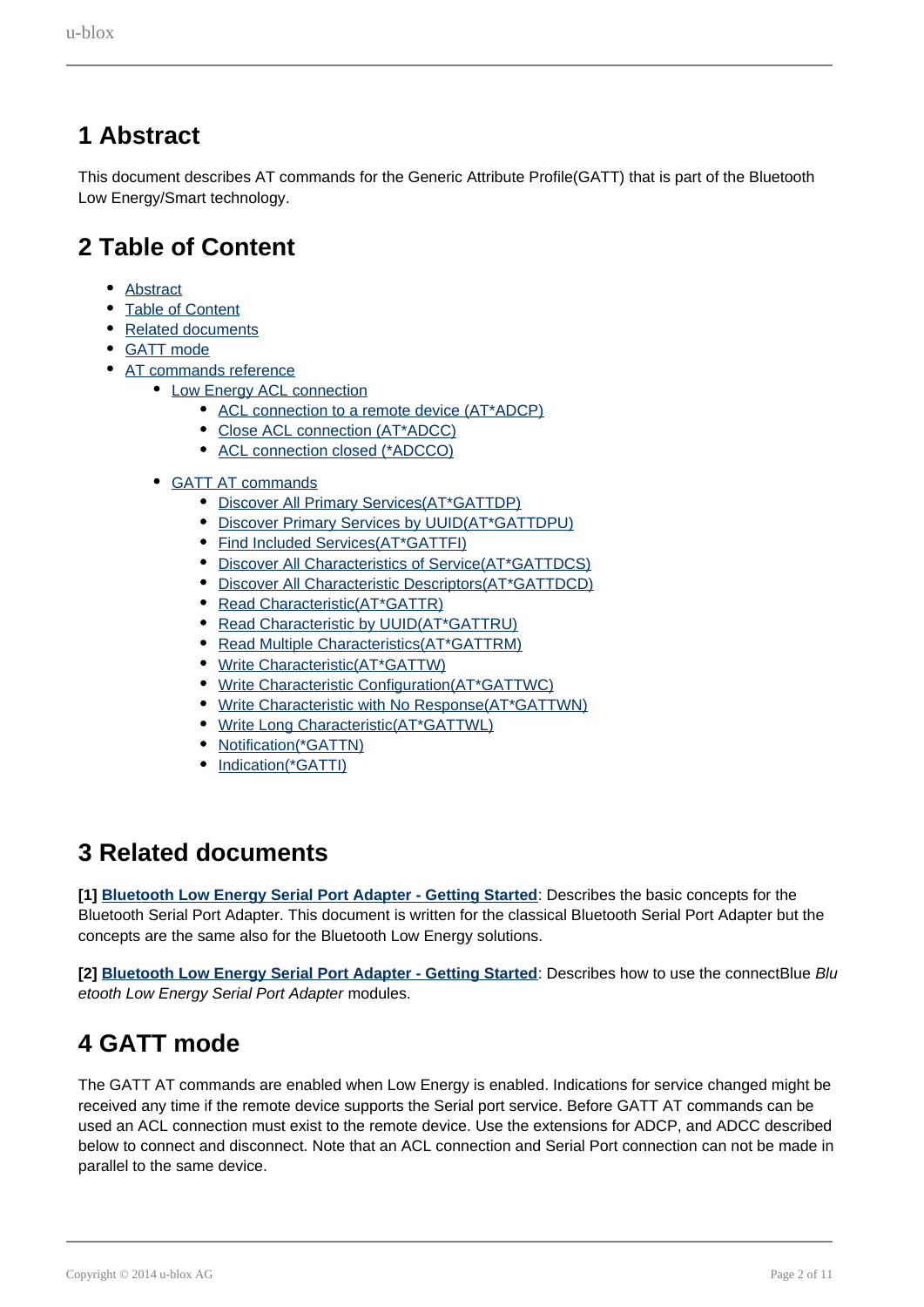## <span id="page-2-0"></span>**5 AT commands reference**

### <span id="page-2-1"></span>**5.1 Low Energy ACL connection**

#### <span id="page-2-2"></span>**5.1.1 ACL connection to a remote device (AT\*ADCP)**

| <b>AT Command</b>                              | <b>Description</b>                                                                                                                                                                                                                                      |
|------------------------------------------------|---------------------------------------------------------------------------------------------------------------------------------------------------------------------------------------------------------------------------------------------------------|
| $AT^*ADCP = < bd$ addr>,<br>17, 0, 0 <cr></cr> | Make an ACL connection to a remote device supporting Low Energy.<br>The connection shall be used in data mode.<br>When the host connects to a service on a remote device it implicitly registers to<br>receive the "Connection Data Mode Closed" event. |

| <b>Responses</b>                                                                                              | <b>Description</b>   |
|---------------------------------------------------------------------------------------------------------------|----------------------|
| <cr><lf>*ADCP:<acl_connection_handle><cr><lf>OK<cr><lf></lf></cr></lf></cr></acl_connection_handle></lf></cr> | Successful response. |
| <cr><lf>ERROR<cr><lf></lf></cr></lf></cr>                                                                     | Error response.      |

| <b>Parameters</b>     | <b>Type</b> | Value                                                                                                                                                                                                                                                                                                                                                       |
|-----------------------|-------------|-------------------------------------------------------------------------------------------------------------------------------------------------------------------------------------------------------------------------------------------------------------------------------------------------------------------------------------------------------------|
| bd addr               | Bd Addr     | Bluetooth device address of the device to connect to.                                                                                                                                                                                                                                                                                                       |
| acl_connection_handle | integer     | The connection handle identifies the connection. The connection handle<br>is used when closing the connection.                                                                                                                                                                                                                                              |
|                       |             | Note that this handle might collide with the Serial Connection handle<br>used when connecting to another device with classic Serial port or Low<br>Energy Serial Port service. When using multi-point the host should keep<br>track of whether the connection was made as a pure ACL connection or<br>as a Serial port connection together with the handle. |

| <b>Model</b>                                 | <b>Constraint</b>                                                                                                                                            |
|----------------------------------------------|--------------------------------------------------------------------------------------------------------------------------------------------------------------|
| cB-OEMSPA3xx,<br>cB-OBS410,<br>cB-OLS425/426 | Not supported                                                                                                                                                |
| cB-OBS421,<br>cB-RBE221s,<br>cB-RBS421       | Supported for Client-Central and Server-Central configuration. The command is<br>not supported for the Client-Peripheral and Server-Peripheral configuration |

### **5.1.2 Close ACL connection (AT\*ADCC)**

<span id="page-2-3"></span>

| <b>AT Command</b>                                       |                      |                      | <b>Description</b>               |
|---------------------------------------------------------|----------------------|----------------------|----------------------------------|
| AT*ADCC= <connection handle="">,1<cr></cr></connection> |                      |                      | Close an existing ACL connection |
|                                                         |                      |                      |                                  |
| <b>Responses</b>                                        |                      |                      | <b>Description</b>               |
| <cr><lf>OK<cr><lf></lf></cr></lf></cr>                  |                      | Successful response. |                                  |
| <cr><lf>ERROR<cr><lf></lf></cr></lf></cr>               |                      | Error response.      |                                  |
|                                                         |                      |                      |                                  |
| <b>Parameters</b>                                       | Value<br><b>Type</b> |                      |                                  |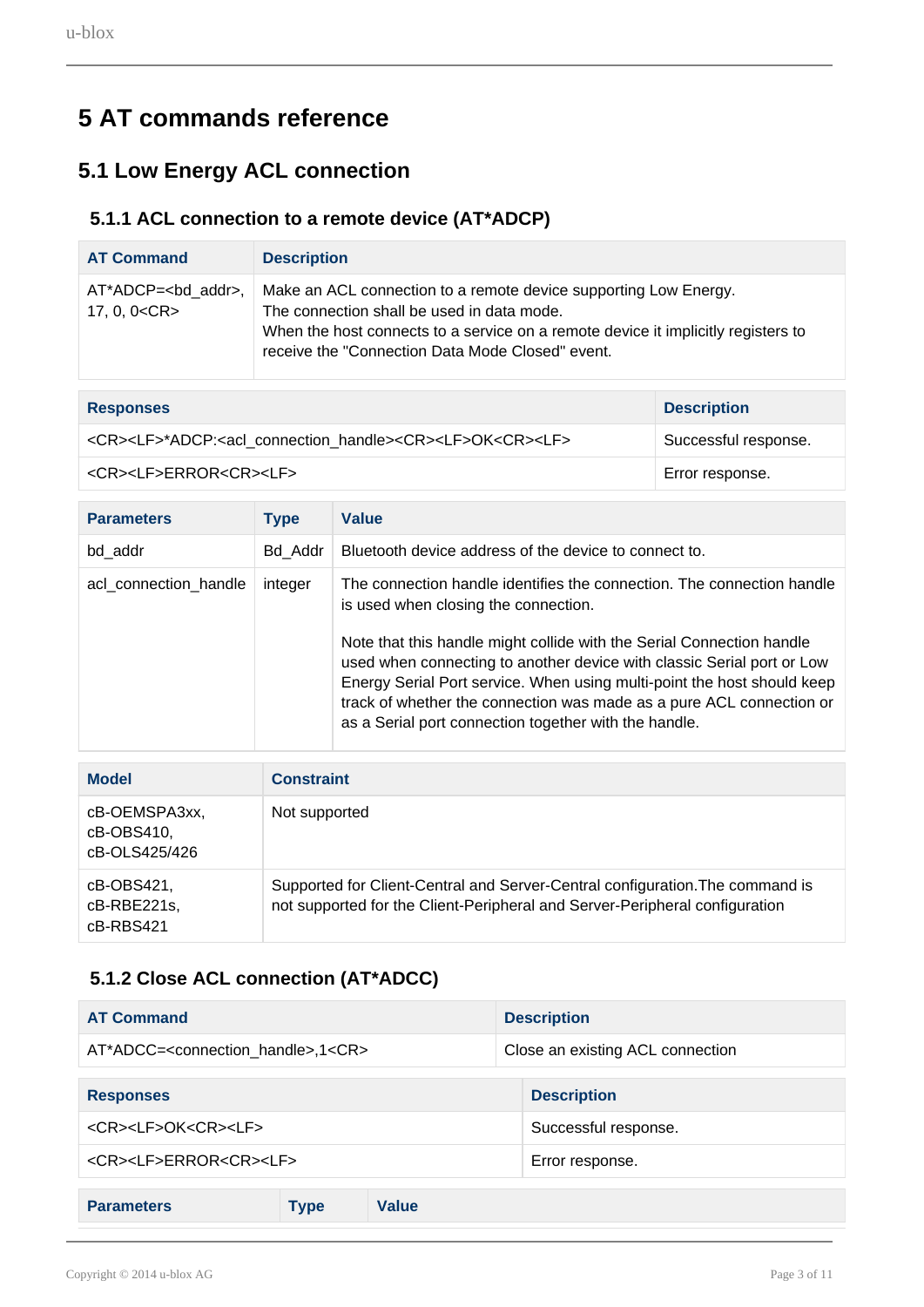| connection handle                      | integer |                               | The connection handle identifies the connection. |
|----------------------------------------|---------|-------------------------------|--------------------------------------------------|
| <b>Model</b>                           |         |                               | <b>Constraint</b>                                |
| cB-OLS425/426, cB-OEMSPA3xx, cB-OBS410 |         | Not supported.                |                                                  |
| cB-OBS421, cB-RBE221s, cB-RBS421       |         | Supported in Low Energy mode. |                                                  |

#### **5.1.3 ACL connection closed (\*ADCCO)**

<span id="page-3-0"></span>

| Event                                                                                                                        | <b>Description</b> |
|------------------------------------------------------------------------------------------------------------------------------|--------------------|
| *ADCCO: <connection handle="">,<reason>,1<cr><lf>   A connection to a remote device has been</lf></cr></reason></connection> | disconnected.      |

| <b>Event Parameters</b> | <b>Type</b> | <b>Value</b>                                                                      |
|-------------------------|-------------|-----------------------------------------------------------------------------------|
| connection_handle       | integer     | Identifies the connection.                                                        |
| reason                  | enumerator  | 0: Disconnected by command<br>1: Disconnected by link loss<br>255: Reason unknown |

| <b>Model</b>                     | <b>Constraint</b>             |
|----------------------------------|-------------------------------|
| cB-OLS425/426                    | Not supported.                |
| cB-OBS421, cB-RBE221s, cB-RBS421 | Supported in Low Energy mode. |

### <span id="page-3-1"></span>**5.2 GATT AT commands**

#### <span id="page-3-2"></span>**5.2.1 Discover All Primary Services(AT\*GATTDP)**

| <b>AT Command</b>                                                                      | <b>Description</b> |                                                      |  |
|----------------------------------------------------------------------------------------|--------------------|------------------------------------------------------|--|
| $AT*GATTDP = <$ handle $><$ $CR$                                                       |                    | Discovers all primary services on the remote device. |  |
|                                                                                        |                    |                                                      |  |
| <b>Responses</b>                                                                       |                    | <b>Description</b>                                   |  |
| <cr><lf>*GATTDP: <handle>,<start>,<end>,<uuid></uuid></end></start></handle></lf></cr> |                    | This response is sent for every service found        |  |
| <cr><lf>OK<cr><lf></lf></cr></lf></cr>                                                 |                    | Successful response.                                 |  |
| <cr><lf>ERROR<cr><lf></lf></cr></lf></cr>                                              |                    | Error response.                                      |  |

| <b>Parameters</b> | Type       | Value                                                               |
|-------------------|------------|---------------------------------------------------------------------|
| handle            | integer    | Handle of the connected device                                      |
| start             | integer    | Start handle of the service                                         |
| end               | integer    | End handle of the service                                           |
| uuid              | hex string | UUID of the service. This can be either 16 bit or 128 bit e.g. 2A00 |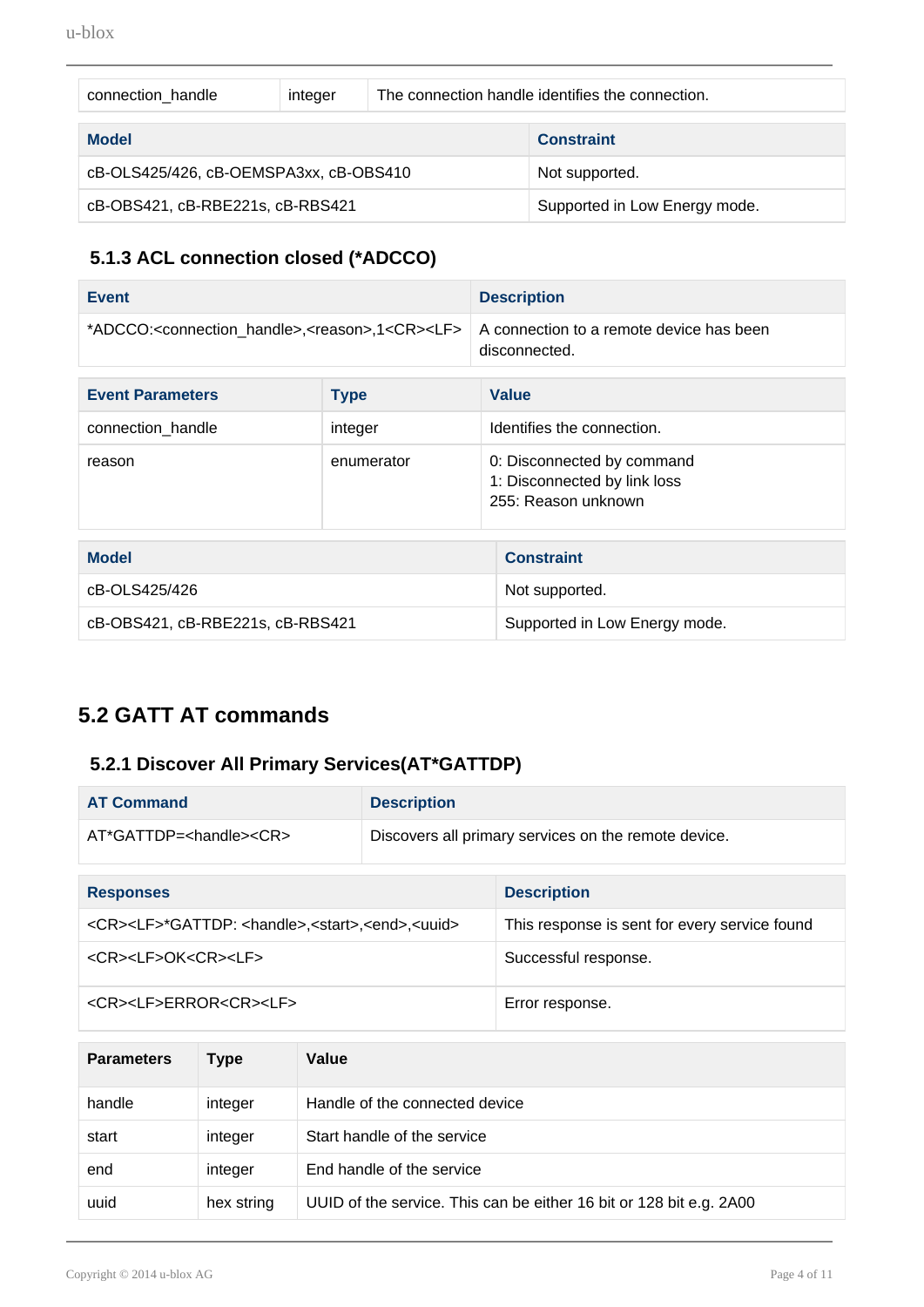#### **5.2.2 Discover Primary Services by UUID(AT\*GATTDPU)**

<span id="page-4-0"></span>

| <b>AT Command</b>                                                         | <b>Description</b> |                                                              |  |
|---------------------------------------------------------------------------|--------------------|--------------------------------------------------------------|--|
| AT*GATTDPU= <handle>,<uuid>CR&gt;</uuid></handle>                         |                    | Discovers all primary services by UUID on the remote device. |  |
|                                                                           |                    |                                                              |  |
| <b>Responses</b>                                                          |                    | <b>Description</b>                                           |  |
| <cr><lf>*GATTDPU: <handle>,<start>,<end></end></start></handle></lf></cr> |                    | This response is sent for every service found                |  |
| <cr><lf>OK<cr><lf></lf></cr></lf></cr>                                    |                    | Successful response.                                         |  |
| <cr><lf>ERROR<cr><lf></lf></cr></lf></cr>                                 |                    | Error response.                                              |  |

| <b>Parameters</b> | Type       | Value                                                               |
|-------------------|------------|---------------------------------------------------------------------|
| handle            | integer    | Handle of the connected device                                      |
| start             | integer    | Start handle of the service                                         |
| end               | integer    | End handle of the service                                           |
| uuid              | hex string | UUID of the service. This can be either 16 bit or 128 bit e.g. 2A00 |

#### <span id="page-4-1"></span>**5.2.3 Find Included Services(AT\*GATTFI)**

| <b>AT Command</b>                                                                                                  |  | <b>Description</b>                                                                      |  |
|--------------------------------------------------------------------------------------------------------------------|--|-----------------------------------------------------------------------------------------|--|
| AT*GATTFI= <handle>,<start handle="">,<end handle=""><cr></cr></end></start></handle>                              |  | Find all included services on the remote device<br>between start handle and end handle. |  |
|                                                                                                                    |  |                                                                                         |  |
| <b>Responses</b>                                                                                                   |  | <b>Description</b>                                                                      |  |
| <cr><lf>*GATTFI:<br/><handle>,<attr handle="">,<start>,<end>,<uuid></uuid></end></start></attr></handle></lf></cr> |  | This response is sent for every service<br>found                                        |  |
| <cr><lf>OK<cr><lf></lf></cr></lf></cr>                                                                             |  | Successful response.                                                                    |  |
| <cr><lf>ERROR<cr><lf></lf></cr></lf></cr>                                                                          |  | Error response.                                                                         |  |

| <b>Parameters</b> | Type       | Value                                                               |
|-------------------|------------|---------------------------------------------------------------------|
| handle            | integer    | Handle of the connected device                                      |
| attr handle       | integer    | Attribute handle of the included service                            |
| start             | integer    | Start handle of the service                                         |
| end               | integer    | End handle of the service                                           |
| uuid              | hex string | UUID of the service. This can be either 16 bit or 128 bit e.g. 2A00 |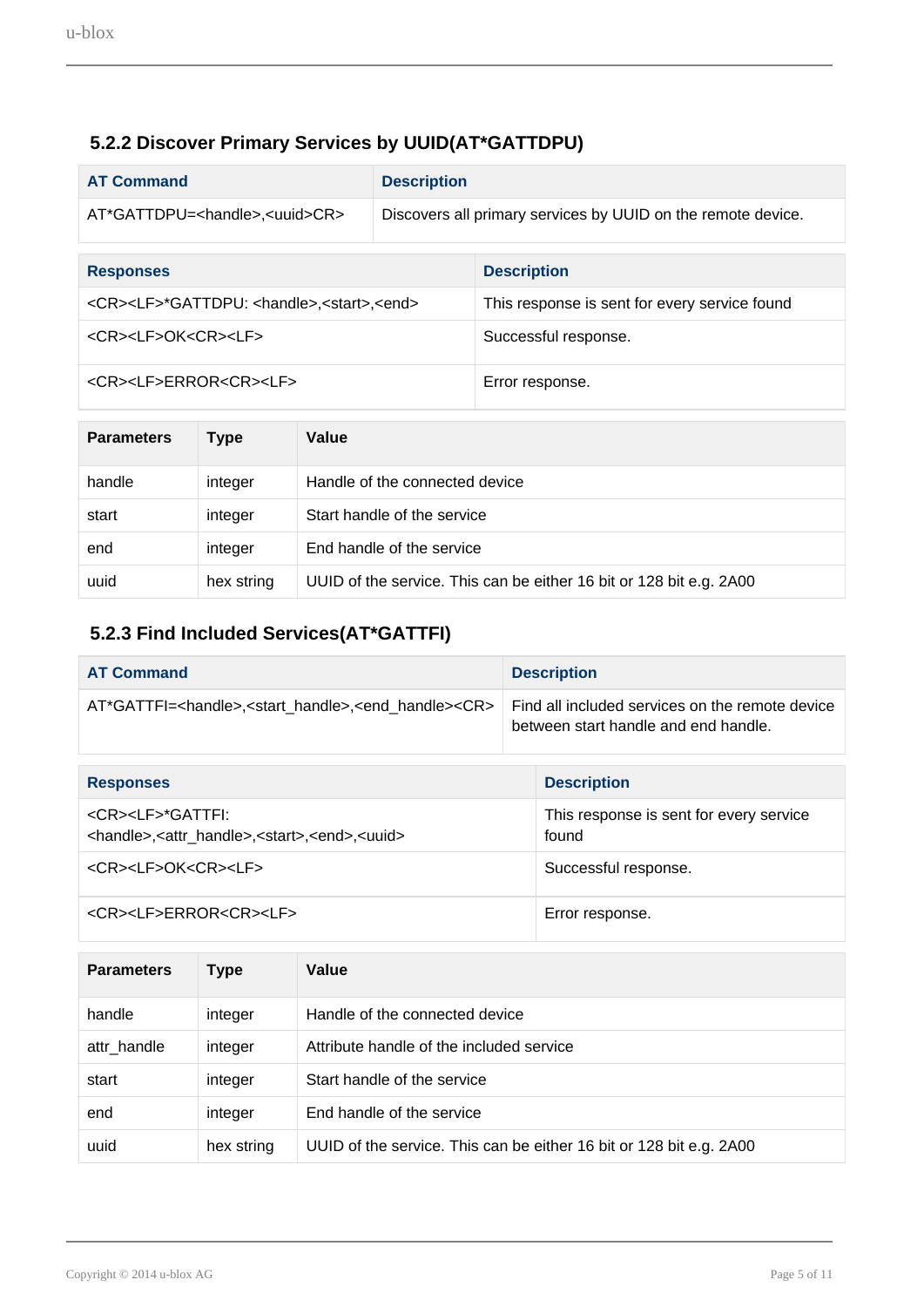#### **5.2.4 Discover All Characteristics of Service(AT\*GATTDCS)**

<span id="page-5-0"></span>

| <b>AT Command</b>                                                                                                                                   | <b>Description</b> |                                                         |  |
|-----------------------------------------------------------------------------------------------------------------------------------------------------|--------------------|---------------------------------------------------------|--|
| AT*GATTDCS= <handle>,<start>,<end>CR&gt;</end></start></handle>                                                                                     |                    | Discovers all characteristics of a service.             |  |
|                                                                                                                                                     |                    |                                                         |  |
| <b>Responses</b>                                                                                                                                    |                    | <b>Description</b>                                      |  |
| <cr><lf>*GATTDCS:<br/><handle>,<attr_handle>,<properties>,<value_handle>,<uuid></uuid></value_handle></properties></attr_handle></handle></lf></cr> |                    | This response is sent for every<br>characteristic found |  |
| <cr><lf>OK<cr><lf></lf></cr></lf></cr>                                                                                                              |                    | Successful response.                                    |  |
| <cr><lf>ERROR<cr><lf></lf></cr></lf></cr>                                                                                                           |                    | Error response.                                         |  |

| <b>Parameters</b> | <b>Type</b> | Value                                                                                                                                                                                                                                                                 |
|-------------------|-------------|-----------------------------------------------------------------------------------------------------------------------------------------------------------------------------------------------------------------------------------------------------------------------|
| handle            | integer     | Handle of the connected device                                                                                                                                                                                                                                        |
| start             | integer     | Start handle of the service                                                                                                                                                                                                                                           |
| end               | integer     | End handle of the service                                                                                                                                                                                                                                             |
| attr_handle       | integer     | Attribute handle of the characteristic                                                                                                                                                                                                                                |
| properties        | hex byte    | Bit mask describing the properties of the characteristic<br>Bit 0: Broadcast<br>Bit 1: Readable<br>Bit 2: Writable with no response<br>Bit 3: Writable<br>Bit 4: Notify<br>Bit 5: Indicate<br>Bit 6: Authenticated signed write<br>Bit 7: Extended property available |
| value_handle      | integer     | Attribute handle of the characteristic value                                                                                                                                                                                                                          |
| uuid              | hex string  | UUID of the service. This can be either 16 bit or 128 bit e.g. 2A00                                                                                                                                                                                                   |

#### <span id="page-5-1"></span>**5.2.5 Discover All Characteristic Descriptors(AT\*GATTDCD)**

| <b>AT Command</b>                                                                                                             | <b>Description</b> |
|-------------------------------------------------------------------------------------------------------------------------------|--------------------|
| AT*GATTDCD= <handle>,<val handle="">,<service end="" handle="">CR&gt; Discovers all descriptors of a</service></val></handle> | characteristic     |

| <b>Responses</b>                                                                                                        | <b>Description</b>                                  |
|-------------------------------------------------------------------------------------------------------------------------|-----------------------------------------------------|
| <cr><lf>*GATTDCD:<br/><handle>,<char_handle>,<desc_handle>,<uuid></uuid></desc_handle></char_handle></handle></lf></cr> | This response is sent for every descriptor<br>found |
| <cr><lf>OK<cr><lf></lf></cr></lf></cr>                                                                                  | Successful response.                                |
| <cr><lf>ERROR<cr><lf></lf></cr></lf></cr>                                                                               | Error response.                                     |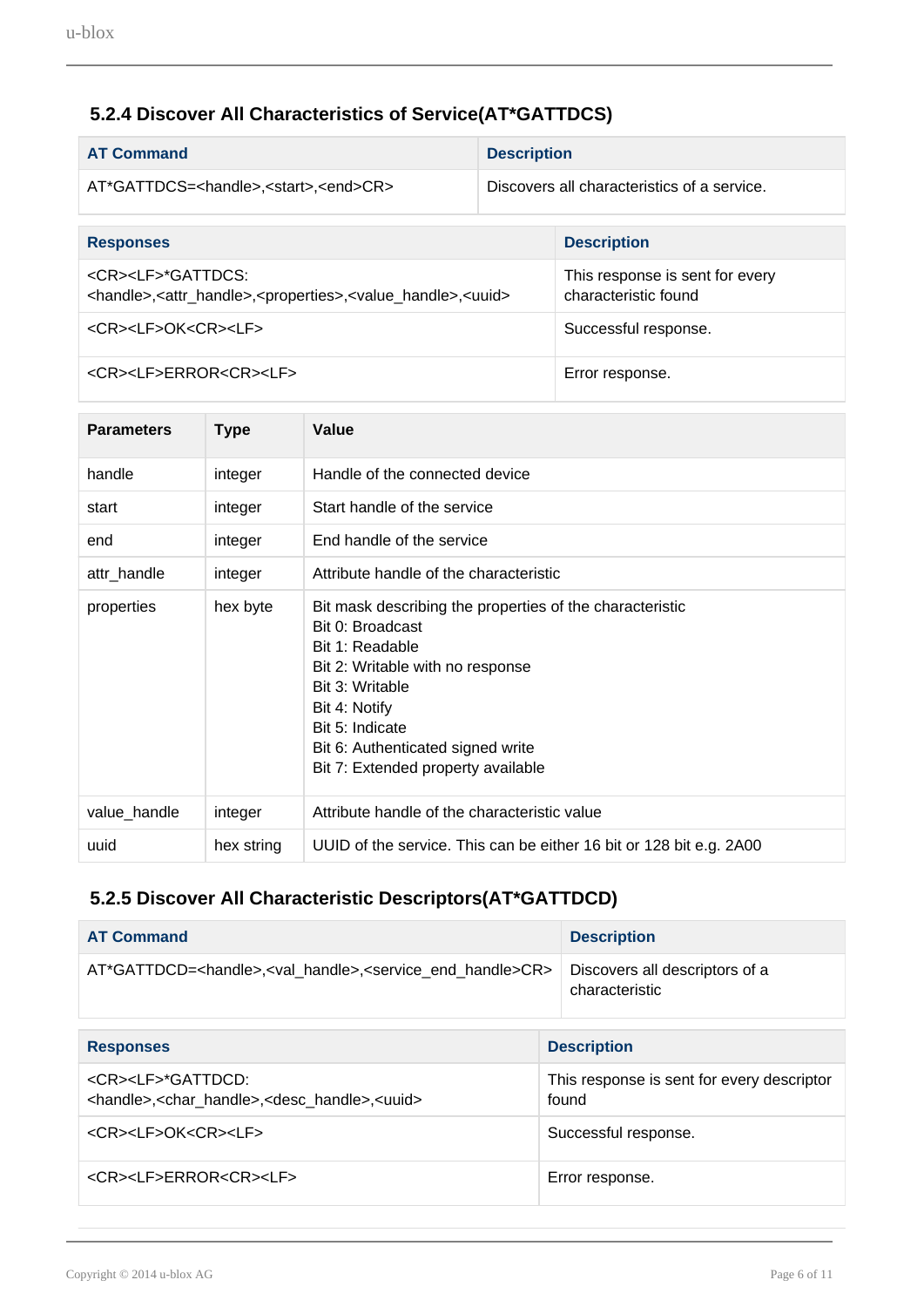| <b>Parameters</b>  | <b>Type</b> | Value                                                               |
|--------------------|-------------|---------------------------------------------------------------------|
| handle             | integer     | Handle of the connected device                                      |
| char_handle        | integer     | Handle for the characteristic                                       |
| service_end_handle | integer     | End handle of the service which the characteristic belongs to       |
| desc_handle        | integer     | Handle of the descriptor                                            |
| value_handle       | integer     | Handle of the characteristic value                                  |
| uuid               | hex string  | UUID of the service. This can be either 16 bit or 128 bit e.g. 2A00 |

#### <span id="page-6-0"></span>**5.2.6 Read Characteristic(AT\*GATTR)**

| <b>AT Command</b>                                                                             |                                                                                                                                                                          | <b>Description</b>                                                      |
|-----------------------------------------------------------------------------------------------|--------------------------------------------------------------------------------------------------------------------------------------------------------------------------|-------------------------------------------------------------------------|
| AT*GATTR= <handle>,<val handle="">CR&gt;</val></handle>                                       |                                                                                                                                                                          | Reads the characteristic. It will read all bytes in the characteristic. |
| <b>Responses</b>                                                                              |                                                                                                                                                                          | <b>Description</b>                                                      |
| <cr><lf>*GATTR:<br/><handle>,<val_handle>,<hex data=""></hex></val_handle></handle></lf></cr> | This response is sent if read data is found. If all bytes do not fit on one<br>response line the data will continue as a new response but with the<br>same value handle. |                                                                         |
| <cr><lf>OK<cr><lf></lf></cr></lf></cr>                                                        |                                                                                                                                                                          | Successful response.                                                    |
| <cr><lf>ERROR<cr><lf></lf></cr></lf></cr>                                                     |                                                                                                                                                                          | Error response.                                                         |
|                                                                                               |                                                                                                                                                                          |                                                                         |

| <b>Parameters</b> | Type       | Value                                         |
|-------------------|------------|-----------------------------------------------|
| handle            | integer    | Handle of the connected device                |
| val handle        | integer    | Handle of the characteristic value            |
| hex_data          | hex string | The read data as hex string e.g. 070809AABBCC |

#### **5.2.7 Read Characteristic by UUID(AT\*GATTRU)**

<span id="page-6-1"></span>

| <b>AT Command</b>                                                                              |                                                                                                                                                                          | <b>Description</b>                                                                   |
|------------------------------------------------------------------------------------------------|--------------------------------------------------------------------------------------------------------------------------------------------------------------------------|--------------------------------------------------------------------------------------|
| AT*GATTRU= <handle>,<start>,<end>,<uuid>CR&gt;</uuid></end></start></handle>                   |                                                                                                                                                                          | Reads all characteristics by UUID. It will read all bytes<br>in each characteristic. |
|                                                                                                |                                                                                                                                                                          |                                                                                      |
| <b>Responses</b>                                                                               | <b>Description</b>                                                                                                                                                       |                                                                                      |
| <cr><lf>*GATTRU:<br/><handle>,<val_handle>,<hex data=""></hex></val_handle></handle></lf></cr> | This response is sent if read data is found. If all bytes do not fit on one<br>response line the data will continue as a new response but with the<br>same value handle. |                                                                                      |
| <cr><lf>OK<cr><lf></lf></cr></lf></cr>                                                         | Successful response.                                                                                                                                                     |                                                                                      |
| <cr><lf>ERROR<cr><lf><br/>Error response.</lf></cr></lf></cr>                                  |                                                                                                                                                                          |                                                                                      |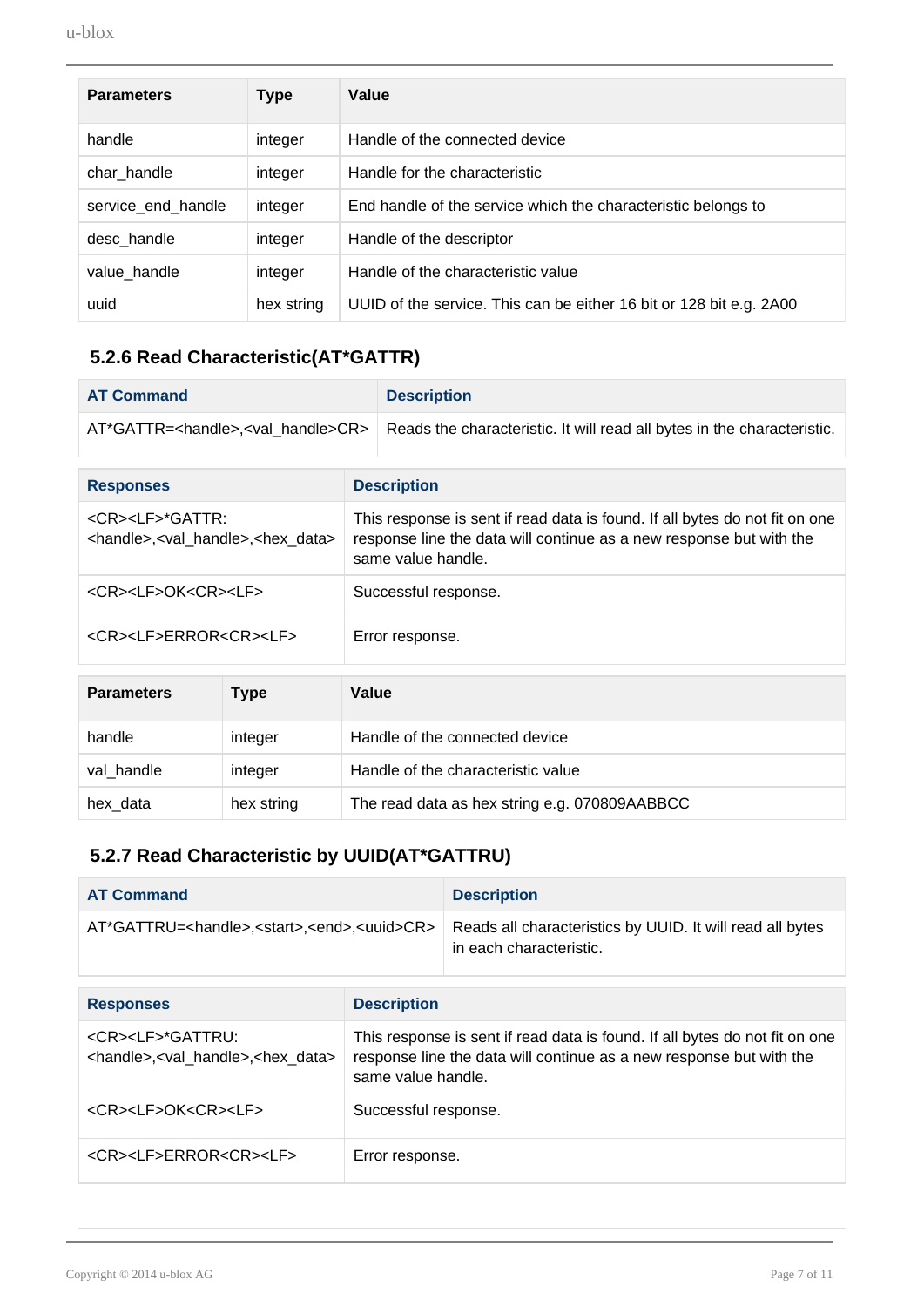| <b>Parameters</b> | Type       | Value                                                               |
|-------------------|------------|---------------------------------------------------------------------|
| handle            | integer    | Handle of the connected device                                      |
| val handle        | integer    | Handle of the characteristic value                                  |
| start             | integer    | Start handle                                                        |
| end               | integer    | End handle                                                          |
| uuid              | hex string | UUID of the service. This can be either 16 bit or 128 bit e.g. 2A00 |
| hex_data          | hex string | The read data as hex string e.g. 070809AABBCC                       |

### <span id="page-7-0"></span>**5.2.8 Read Multiple Characteristics(AT\*GATTRM)**

| <b>AT Command</b>                                                       | <b>Description</b>                                                                                                                                                                                                            |
|-------------------------------------------------------------------------|-------------------------------------------------------------------------------------------------------------------------------------------------------------------------------------------------------------------------------|
| AT*GATTRM= <handle>,<attrhandlelist><cr></cr></attrhandlelist></handle> | Reads all characteristics in the attrHandleList. Note that it<br>will not be possible to distinguish individual values in the<br>response. Thus the length of all attributes except the last<br>one must be known beforehand. |

| <b>Responses</b>                                                                                 | <b>Description</b>                                                                                                                                                       |
|--------------------------------------------------------------------------------------------------|--------------------------------------------------------------------------------------------------------------------------------------------------------------------------|
| <cr><lf>*GATTRM:<br/><handle>,<val_handle>,<hex_data></hex_data></val_handle></handle></lf></cr> | This response is sent if read data is found. If all bytes do not fit on one<br>response line the data will continue as a new response but with the<br>same value handle. |
| <cr><lf>OK<cr><lf></lf></cr></lf></cr>                                                           | Successful response.                                                                                                                                                     |
| <cr><lf>ERROR<cr><lf></lf></cr></lf></cr>                                                        | Error response.                                                                                                                                                          |

| <b>Parameters</b> | Type       | Value                                                 |
|-------------------|------------|-------------------------------------------------------|
| handle            | integer    | Handle of the connected device                        |
| val handle        | integer    | Handle of the first characteristic value that is read |
| attrHandleList    | hex string | The attribute handles as a list e.g. 00010002         |
| hex data          | hex string | The read data as hex string e.g. 070809AABBCC         |

#### **5.2.9 Write Characteristic(AT\*GATTW)**

<span id="page-7-1"></span>

| <b>AT Command</b>                                                              | <b>Description</b>                                                                                                                          |
|--------------------------------------------------------------------------------|---------------------------------------------------------------------------------------------------------------------------------------------|
| AT*GATTW= <handle>,<val handle="">,<hex data=""><cr></cr></hex></val></handle> | Write characteristic. Note that this should only be<br>used for small data transfers i.e. $<$ 20 bytes. For<br>larger writes use AT*GATTWL. |
|                                                                                |                                                                                                                                             |
| <b>Responses</b>                                                               | <b>Description</b>                                                                                                                          |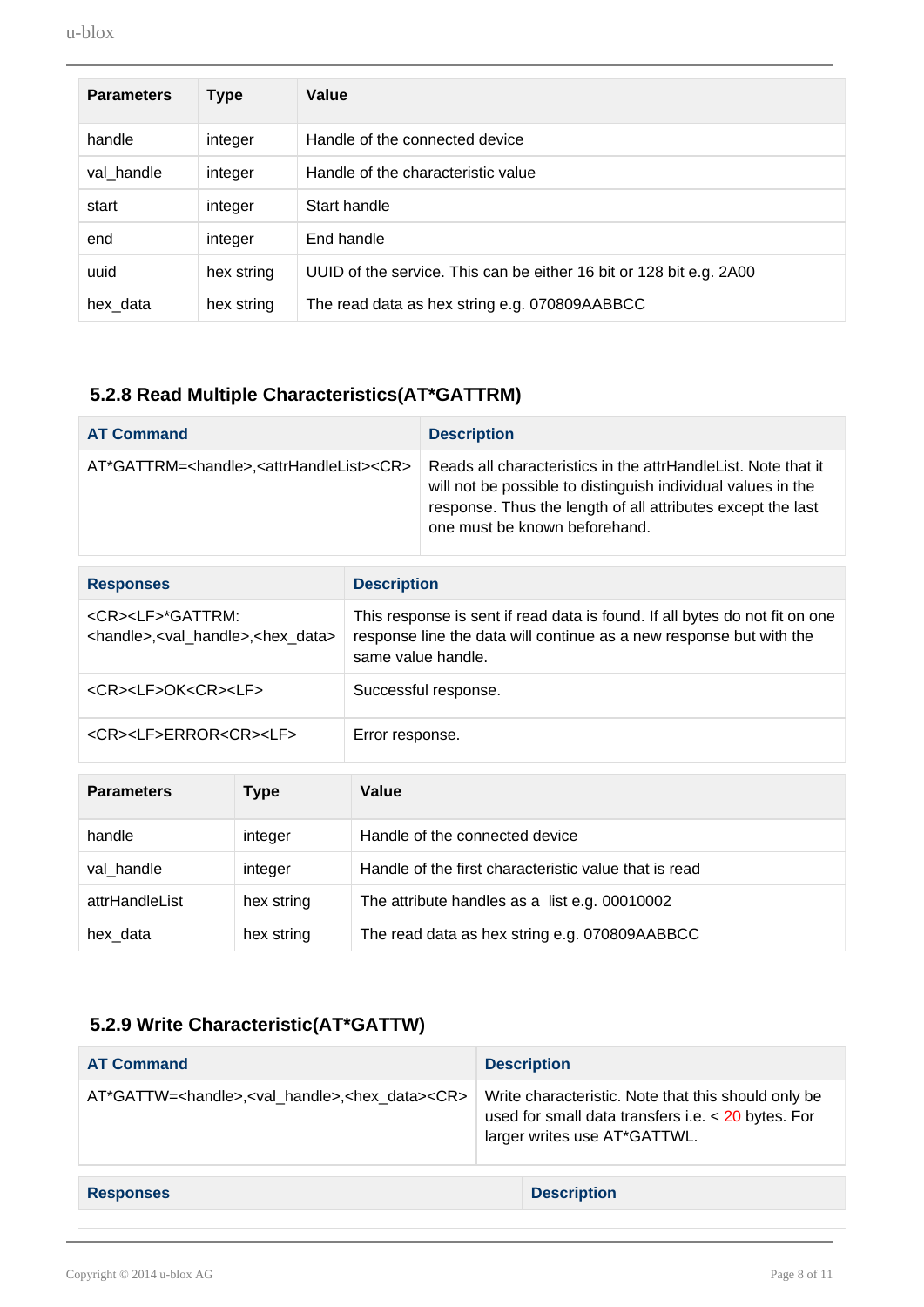| <cr><lf>OK<cr><lf></lf></cr></lf></cr>    |             | Successful response. |                 |
|-------------------------------------------|-------------|----------------------|-----------------|
| <cr><lf>ERROR<cr><lf></lf></cr></lf></cr> |             |                      | Error response. |
|                                           |             |                      |                 |
| <b>Parameters</b>                         | <b>Type</b> | Value                |                 |

| <b>Parameters</b> | l ype      | value                                    |
|-------------------|------------|------------------------------------------|
| handle            | integer    | Handle of the connected device           |
| val handle        | integer    | Handle of the characteristic value       |
| hex_data          | hex string | The data as hex string e.g. 070809AABBCC |

#### <span id="page-8-0"></span>**5.2.10 Write Characteristic Configuration(AT\*GATTWC)**

| <b>AT Command</b>                                                                 |  | <b>Description</b>                  |  |
|-----------------------------------------------------------------------------------|--|-------------------------------------|--|
| AT*GATTWC= <handle>,<val_handle>,<config><cr></cr></config></val_handle></handle> |  | Write characteristic configuration. |  |
|                                                                                   |  |                                     |  |
| <b>Responses</b>                                                                  |  | <b>Description</b>                  |  |
| <cr><lf>OK<cr><lf></lf></cr></lf></cr>                                            |  | Successful response.                |  |
| <cr><lf>ERROR<cr><lf></lf></cr></lf></cr>                                         |  | Error response.                     |  |

| <b>Parameters</b> | <b>Type</b> | Value                                                                                                                                                                                                                    |
|-------------------|-------------|--------------------------------------------------------------------------------------------------------------------------------------------------------------------------------------------------------------------------|
| handle            | integer     | Handle of the connected device                                                                                                                                                                                           |
| val handle        | integer     | Handle of the characteristic value                                                                                                                                                                                       |
| config            | integer     | The client configuration as integer:<br>0: None<br>1: Enable notifications<br>2: Enable indications<br>3: Enable notification and indications<br>The server configuration as integer:<br>0: None<br>1: Enable broadcasts |

### <span id="page-8-1"></span>**5.2.11 Write Characteristic with No Response(AT\*GATTWN)**

| <b>AT Command</b>                                                               | <b>Description</b>                                                                                                                                              |
|---------------------------------------------------------------------------------|-----------------------------------------------------------------------------------------------------------------------------------------------------------------|
| AT*GATTWN= <handle>,<val handle="">,<hex data=""><cr></cr></hex></val></handle> | Write characteristic with no response. Note that<br>this should only be used for small data transfers<br>i.e. $<$ 20 bytes. For larger writes use<br>AT*GATTWL. |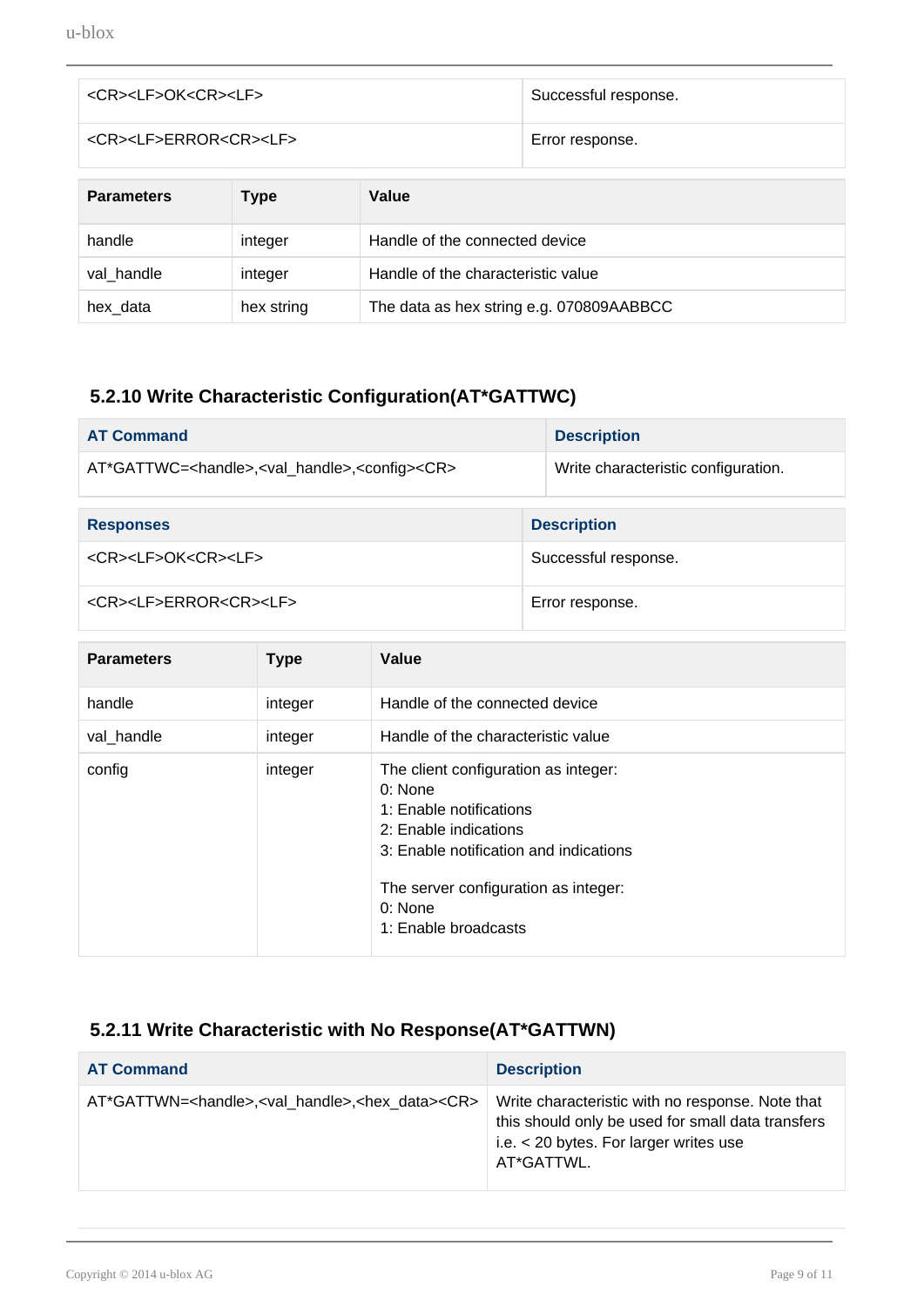| <b>Responses</b>                          | <b>Description</b>   |
|-------------------------------------------|----------------------|
| <cr><lf>OK<cr><lf></lf></cr></lf></cr>    | Successful response. |
| <cr><lf>ERROR<cr><lf></lf></cr></lf></cr> | Error response.      |

| <b>Parameters</b> | Type       | Value                                    |
|-------------------|------------|------------------------------------------|
| handle            | integer    | Handle of the connected device           |
| val handle        | integer    | Handle of the characteristic value       |
| hex_data          | hex string | The data as hex string e.g. 070809AABBCC |

### <span id="page-9-0"></span>**5.2.12 Write Long Characteristic(AT\*GATTWL)**

| <b>AT Command</b>                                                                                                                          | <b>Description</b>                                                                                                                             |
|--------------------------------------------------------------------------------------------------------------------------------------------|------------------------------------------------------------------------------------------------------------------------------------------------|
| AT*GATTWL= <handle>,<val_handle>,<hex_data><reliable>,<flag>,<offset><cr></cr></offset></flag></reliable></hex_data></val_handle></handle> | Write long<br>characteristic. This is<br>used to write a<br>characteristic longer<br>than 20 bytes or when a<br>reliable write is<br>required. |

| <b>Responses</b>                          | <b>Description</b>   |
|-------------------------------------------|----------------------|
| <cr><lf>OK<cr><lf></lf></cr></lf></cr>    | Successful response. |
| <cr><lf>ERROR<cr><lf></lf></cr></lf></cr> | Error response.      |

| <b>Parameters</b> | <b>Type</b>   | Value                                                                                                                                                                                                                                                                                                  |
|-------------------|---------------|--------------------------------------------------------------------------------------------------------------------------------------------------------------------------------------------------------------------------------------------------------------------------------------------------------|
| handle            | integer       | Handle of the connected device                                                                                                                                                                                                                                                                         |
| val handle        | integer       | Handle of the characteristic value                                                                                                                                                                                                                                                                     |
| hex data          | hex<br>string | The data as hex string e.g. 070809AABBCC                                                                                                                                                                                                                                                               |
| reliable          | integer       | Send the data as reliable or not. If using reliable the returned data will be checked.<br>0: Not reliable<br>1: Reliable                                                                                                                                                                               |
| flag              | integer       | Optional flag which is used when sending several packets or when data is canceled.<br>If sending several packets all but the last packet should set the flag to more data.<br>The last data packet should set the flag to final.<br>0: Final data, (default)<br>1: More data<br>2: Cancel data writing |